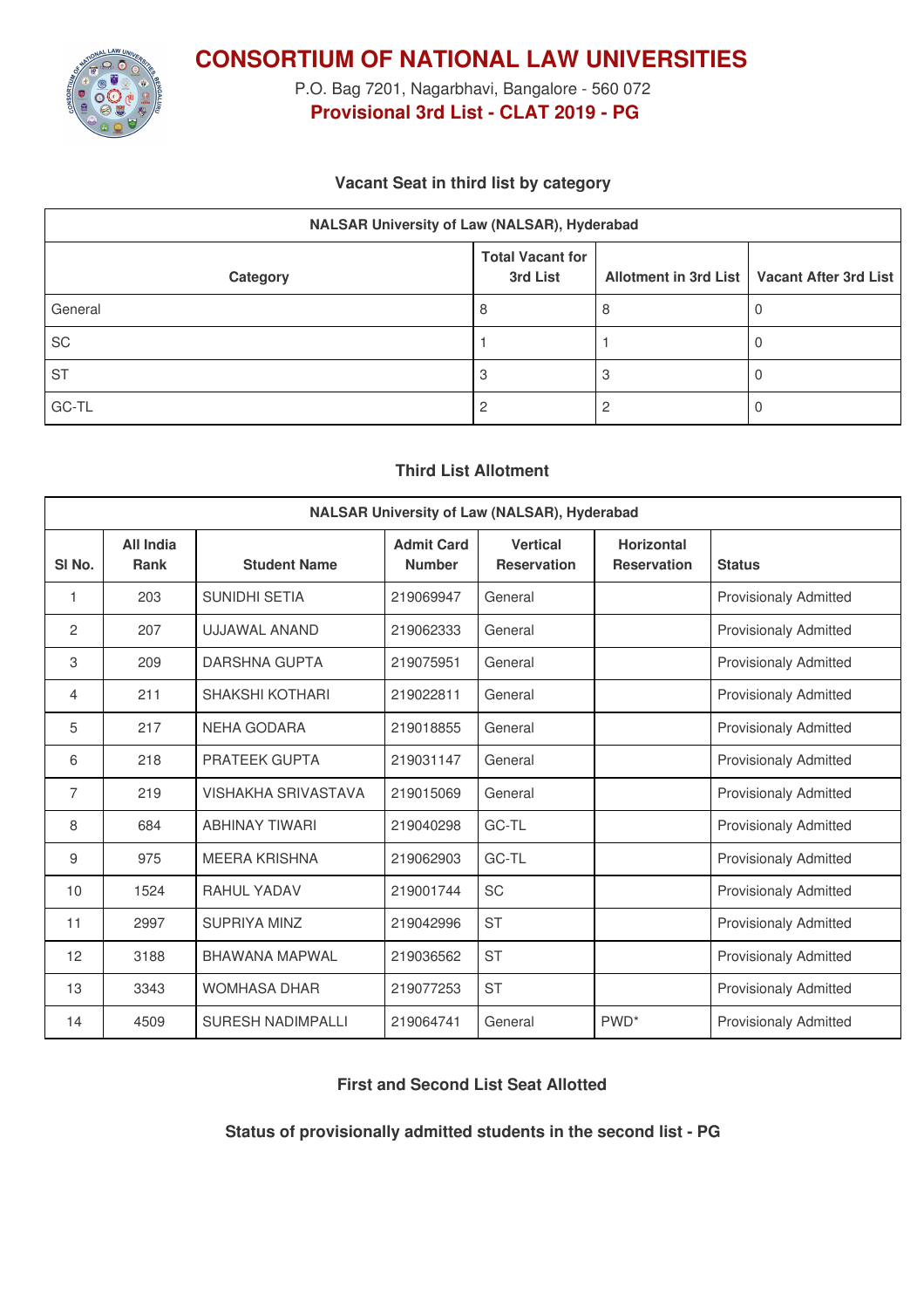| <b>NALSAR University of Law (NALSAR), Hyderabad</b> |                                 |                                      |                                    |                                       |                                         |                              |
|-----------------------------------------------------|---------------------------------|--------------------------------------|------------------------------------|---------------------------------------|-----------------------------------------|------------------------------|
| SI No.                                              | <b>All India</b><br><b>Rank</b> | <b>Student Name</b>                  | <b>Admit Card</b><br><b>Number</b> | <b>Vertical</b><br><b>Reservation</b> | <b>Horizontal</b><br><b>Reservation</b> | <b>Provisionaly Admitted</b> |
| $\mathbf{1}$                                        | 28                              | KHUSHBOO DAMANI                      | 219004177                          | General                               |                                         | <b>First List</b>            |
| $\overline{2}$                                      | 41                              | SHEBA RIVY SIMON                     | 219039167                          | General                               |                                         | <b>First List</b>            |
| 3                                                   | 47                              | <b>NISTHA TIWARI</b>                 | 219032283                          | General                               |                                         | <b>First List</b>            |
| 4                                                   | 49                              | <b>ANKIT BHANDARI</b>                | 219051444                          | General                               |                                         | <b>First List</b>            |
| 5                                                   | 51                              | <b>EESHA SHROTRIYA</b>               | 219064087                          | General                               |                                         | <b>First List</b>            |
| 6                                                   | 59                              | PALLAVI CHANDEL                      | 219070087                          | General                               |                                         | <b>First List</b>            |
| $\overline{7}$                                      | 60                              | <b>NOMITA MISHRA</b>                 | 219041199                          | General                               |                                         | <b>First List</b>            |
| 8                                                   | 64                              | PALLAVI JOSHI                        | 219020600                          | General                               |                                         | <b>First List</b>            |
| 9                                                   | 67                              | MANVENDRA SINGH<br><b>JADON</b>      | 219049186                          | General                               |                                         | <b>First List</b>            |
| 10                                                  | 72                              | AKSHRA MEHLA                         | 219031432                          | General                               |                                         | <b>First List</b>            |
| 11                                                  | 88                              | <b>APOORV PATHAK</b>                 | 219008256                          | General                               |                                         | <b>First List</b>            |
| 12                                                  | 97                              | RAHUL KUMAR                          | 219011197                          | General                               |                                         | Second List                  |
| 13                                                  | 120                             | V VETHA PHILOS                       | 219072531                          | General                               |                                         | Second List                  |
| 14                                                  | 128                             | <b>SHALINI SHARMA</b>                | 219066165                          | General                               |                                         | Second List                  |
| 15                                                  | 129                             | <b>SAMANVI NARANG</b>                | 219074051                          | General                               |                                         | Second List                  |
| 16                                                  | 138                             | <b>NEHRU</b>                         | 219038876                          | General                               |                                         | Second List                  |
| 17                                                  | 141                             | RAHUL GUPTA                          | 219041680                          | General                               |                                         | Second List                  |
| 18                                                  | 147                             | <b>SUHAIB SALMAN</b>                 | 219019370                          | General                               |                                         | Second List                  |
| 19                                                  | 157                             | <b>ASTHA MODI</b>                    | 219070156                          | General                               |                                         | Second List                  |
| 20                                                  | 164                             | <b>TOSHALI PATTNAIK</b>              | 219025899                          | General                               |                                         | Second List                  |
| 21                                                  | 166                             | RIYA SANDHU                          | 219063830                          | General                               |                                         | Second List                  |
| 22                                                  | 170                             | HARSHVARDHAN SINGH<br><b>GAUR</b>    | 219044962                          | General                               |                                         | Second List                  |
| 23                                                  | 171                             | CHANDRASHEKHAR                       | 219038152                          | General                               |                                         | Second List                  |
| 24                                                  | 173                             | VANDANA BANSAL                       | 219022047                          | General                               |                                         | Second List                  |
| 25                                                  | 176                             | <b>BINNY KUMARI</b>                  | 219001591                          | General                               |                                         | Second List                  |
| 26                                                  | 178                             | KULDEEP SINGH YADAV                  | 219030849                          | General                               |                                         | Second List                  |
| 27                                                  | 185                             | SIDDHANT SHANKER<br><b>PANDEY</b>    | 219033479                          | General                               |                                         | Second List                  |
| 28                                                  | 188                             | <b>UDIT SINGH</b>                    | 219000721                          | General                               |                                         | Second List                  |
| 29                                                  | 195                             | <b>HARSHIT SINGH</b>                 | 219031371                          | General                               |                                         | Second List                  |
| 30                                                  | 200                             | <b>AISHWARYA</b><br><b>GOPAKUMAR</b> | 219009876                          | General                               |                                         | Second List                  |
| 31                                                  | 433                             | PALADHI<br>RAMANARAYANA VARMA        | 219042168                          | GC-TL                                 |                                         | <b>First List</b>            |